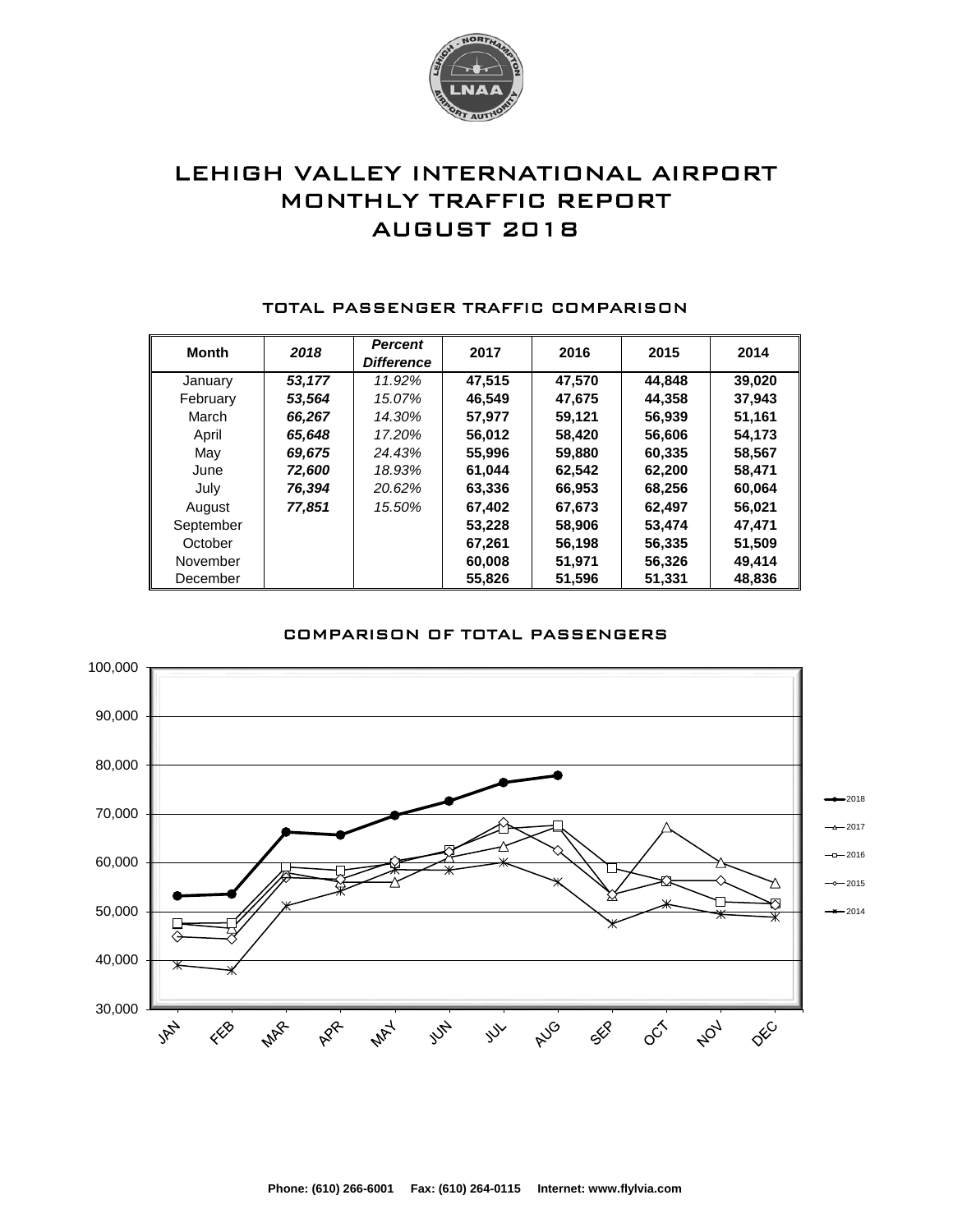## LEHIGH VALLEY INTERNATIONAL AIRPORT (ABE) MONTHLY TRAFFIC REPORT AUGUST 2018

|                                         |                         |                         | <b>AUGUST</b>          |                        |                   |                          | YEAR-TO-DATE             |                         |                   |
|-----------------------------------------|-------------------------|-------------------------|------------------------|------------------------|-------------------|--------------------------|--------------------------|-------------------------|-------------------|
|                                         |                         |                         |                        | <b>Increase</b>        | <b>Percent</b>    |                          |                          | <b>Increase</b>         | Percent           |
|                                         |                         | 2018                    | 2017                   | (Decrease)             | <b>Difference</b> | 2018                     | 2017                     | (Decrease)              | <b>Difference</b> |
| <b>MAJOR AIRLINES:</b><br>Passengers    |                         |                         |                        |                        |                   |                          |                          |                         |                   |
|                                         | Enplaned<br>Deplaned    | 3.089<br>3,096          | 2,797                  | 292<br>622             | 10.44%            | 23,262                   | 19,820                   | 3,442<br>4,120          | 17.37%            |
|                                         | Sub-total               | 6,185                   | 2,474<br>5,271         | 914                    | 25.14%<br>17.34%  | 22,158<br>45,420         | 18,038<br>37,858         | 7,562                   | 22.84%<br>19.97%  |
| <b>REGIONAL AIRLINES:</b><br>Passengers |                         |                         |                        |                        |                   |                          |                          |                         |                   |
|                                         | Enplaned                | 35,679                  | 31,037                 | 4,642                  | 14.96%            | 246,114                  | 209,206                  | 36,908                  | 17.64%            |
|                                         | Deplaned                | 35,987                  | 31,094                 | 4,893                  | 15.74%            | 243,642                  | 208,767                  | 34,875                  | 16.71%            |
|                                         | Sub-total               | 71,666                  | 62,131                 | 9,535                  | 15.35%            | 489,756                  | 417,973                  | 71,783                  | 17.17%            |
|                                         | <b>TOTAL PASSENGERS</b> | 77,851                  | 67,402                 | 10,449                 | 15.50%            | 535,176                  | 455,831                  | 79,345                  | 17.41%            |
| CARGO:                                  | Enplaned<br>Deplaned    | 10,165,944<br>9,428,923 | 7,504,164<br>8,422,418 | 2,661,780<br>1,006,505 | 35.47%<br>11.95%  | 69,060,806<br>66,425,813 | 66,148,625<br>66,946,799 | 2,912,181<br>(520, 986) | 4.40%<br>$-0.78%$ |
|                                         | <b>TOTAL CARGO</b>      | 19,594,867              | 15,926,582             | 3,668,285              | 23.03%            | 135,486,619              | 133,095,424              | 2,391,195               | 1.80%             |
| <b>CUSTOMS:</b>                         | Entries                 | 10                      | 21                     | (11)                   | $-52.38\%$        | 118                      | 117                      |                         | 0.85%             |

### MONTHLY AIRCRAFT ACTIVITY

The FEDERAL AVIATION ADMINISTRATION AIR TRAFFIC CONTROL TOWER at LVIA recorded the following aircraft take-offs and landings for the month:

÷.

|                          | <b>AUGUST</b> |       |                 |                   |  | YEAR-TO-DATE |        |                 |            |  |
|--------------------------|---------------|-------|-----------------|-------------------|--|--------------|--------|-----------------|------------|--|
|                          |               |       | <b>Increase</b> | <b>Percent</b>    |  |              |        | <b>Increase</b> | Percent    |  |
|                          | 2018          | 2017  | (Decrease)      | <b>Difference</b> |  | 2018         | 2017   | (Decrease)      | Difference |  |
| <b>Major Airlines</b>    | 961           | 865   | 96              | 11.10%            |  | 6,997        | 6,673  | 324             | 4.86%      |  |
| <b>Regional Airlines</b> | 777           | 832   | (55)            | $-6.61\%$         |  | 5,812        | 6,269  | (457)           | $-7.29\%$  |  |
| <b>General Aviation</b>  | 2,305         | 2,303 |                 | $0.09\%$          |  | 16,945       | 16,520 | 425             | 2.57%      |  |
| Military                 | 32            | 53    | (21)            | $-39.62\%$        |  | 415          | 398    | 17              | 4.27%I     |  |
| <b>Total Itinerant</b>   | 4.075         | 4,053 | 22              | $0.54\%$          |  | 30,169       | 29,860 | 309             | 1.03%      |  |
| <b>Total Local</b>       | 3,157         | 3.043 | 114             | 3.75%             |  | 20,196       | 23,189 | (2,993)         | $-12.91%$  |  |
| <b>ITOTAL OPERATIONS</b> | 7.232         | 7,096 | 136             | 1.92%             |  | 50,365       | 53,049 | (2,684)         | $-5.06%$   |  |